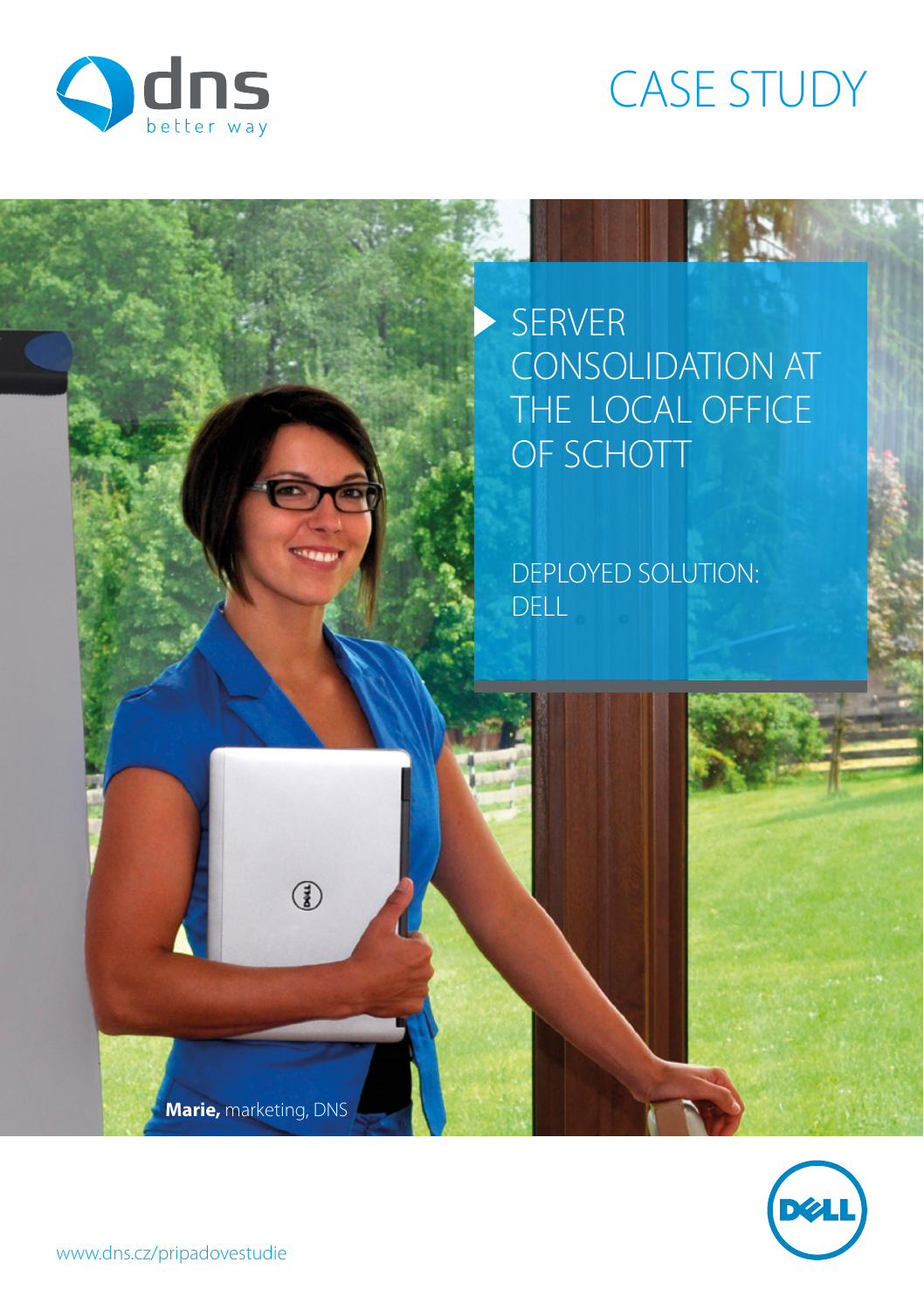### CUSTOMER PROFILE

#### Distributor Profile

DNS a.s. www.dns.cz

#### Focus: ICT

During its more than fifteen years on the Czech market, DNS has evolved to become a highly successful, confident and financially stable value added distributor.

At DNS we focus on superior customer services and individual approach to every project. Our services cover the entire lifecycle of IT projects from planning to execution. We will help you take your project from design through presales support to its final deployment. You can also count on our expertise in after-sales support, financing, marketing and education services.

**SCHOTT CR, s.r.o. www.schott.com**

Focus: Glass industry

For over 125 years, the international technology concern SCHOTT has been producing special materials, components and systems to improve living and working conditions. SCHOTT focuses on home appliance industry, pharmaceutical industry, solar power, electronics, optics as well as automotive industry. With its production facilities and sales offices it serves all important markets around the world. The company employs over 17,000 people in 43 countries and its global revenues exceed two billion euros. One SCHOTT site with 350 employees is based on Valašské Meziříčí. The broad range of its products covers glass door systems for freezing and refrigeration cases and boxes (Food Display division), glass components for white goods doors and control panels (Home Appliance division) and assembly of industrial fiber and LED-based products (Lighting and Imaging division). The second fabrication site with more than 500 employees in Lanškroun focuses on production of covers and components to protect sensitive electronics, primarily for automotive and optoelectronic industries.

### PARTNER PROFILE

**HCV group a.s. www.hcvit.cz** 

**HCV** 

glass made of ideas

Focus: ICT



HCV group a.s. is a Czech privately held company that has been delivering information technology products, services and solutions since 1992. Through systematic long-term expertise development and careful observation of customer needs it has built stable customer and supplier partnerships with a number of major companies. With its four branch offices, HCV group a.s. covers the territory of the Czech Republic and Slovak Republic. Its creed is to fulfill the expectations of its clients with highly professional services.



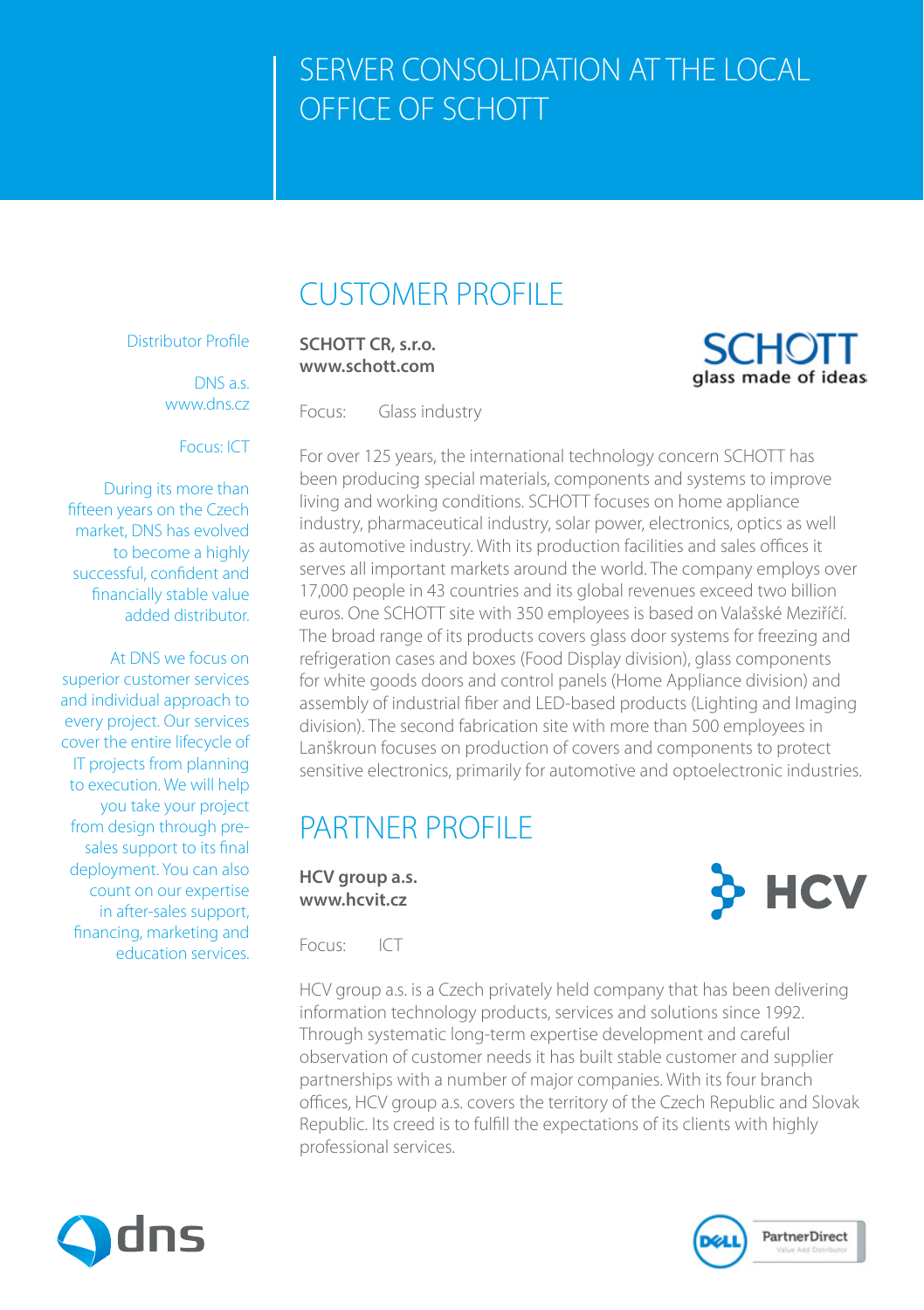### INITIAL SITUATION

SCHOTT's infrastructure comprised of aging servers with insufficient capacity and performance as well as outdated Microsoft Windows Server 2000/2003 operating systems. The legacy solution that ran not only operations but also manufacturing-related systems was highly demanding in terms of administration, maintenance and power too. In addition, the client was struggling with capacity limits of the storage and backups.

In its request for proposal, the customer specified target solutions and requested that these were met in technical and cost proposal using hardware from single or multiple vendors.

The new solution was supposed to provide extended guarantees and support for hardware and software while streamlining administration through efficient workload distribution between distributed systems. The client required ample disk storage capacity for data storage and backup with reduced total cost of infrastructure operations. This obviously necessitated a more power-efficient solution.

#### ORIGINAL INFRASTRUCTURE

- **•** 1× HP ProLiant ML 350 G4 server
- **•** 4× HP ProLiant DL 380 G5 server
- **•** 1× HP ProLiant DL 360 G3 server
- 1× HP ProLiant DL 360 G5 server
- **•** 1× HP ProLiant DL 370 G3 server
- **•** 1× IBM eServer 306m server
- **•** 1× Dell PowerEdge R 310 server
- **•** 1× HP StorageWorks MSA 20 storage array

#### MAIN DRAWBACKS OF THE ORIGINAL SOLUTION

- **•** Expiring hardware guarantee
- **•** Expiring operating system support
- **•** High cost of operation sustainability (high cost of extended guarantees for numerous hardware units)
- **•** Difficult, time-consuming and inefficient management of many systems

**PartnerDirect** 

The customer's infrastructure comprised of aging servers with insufficient capacity and performance as well as outdated OSes.

The client required sufficient capacity for data storage and backup as well as reduced energy consumption.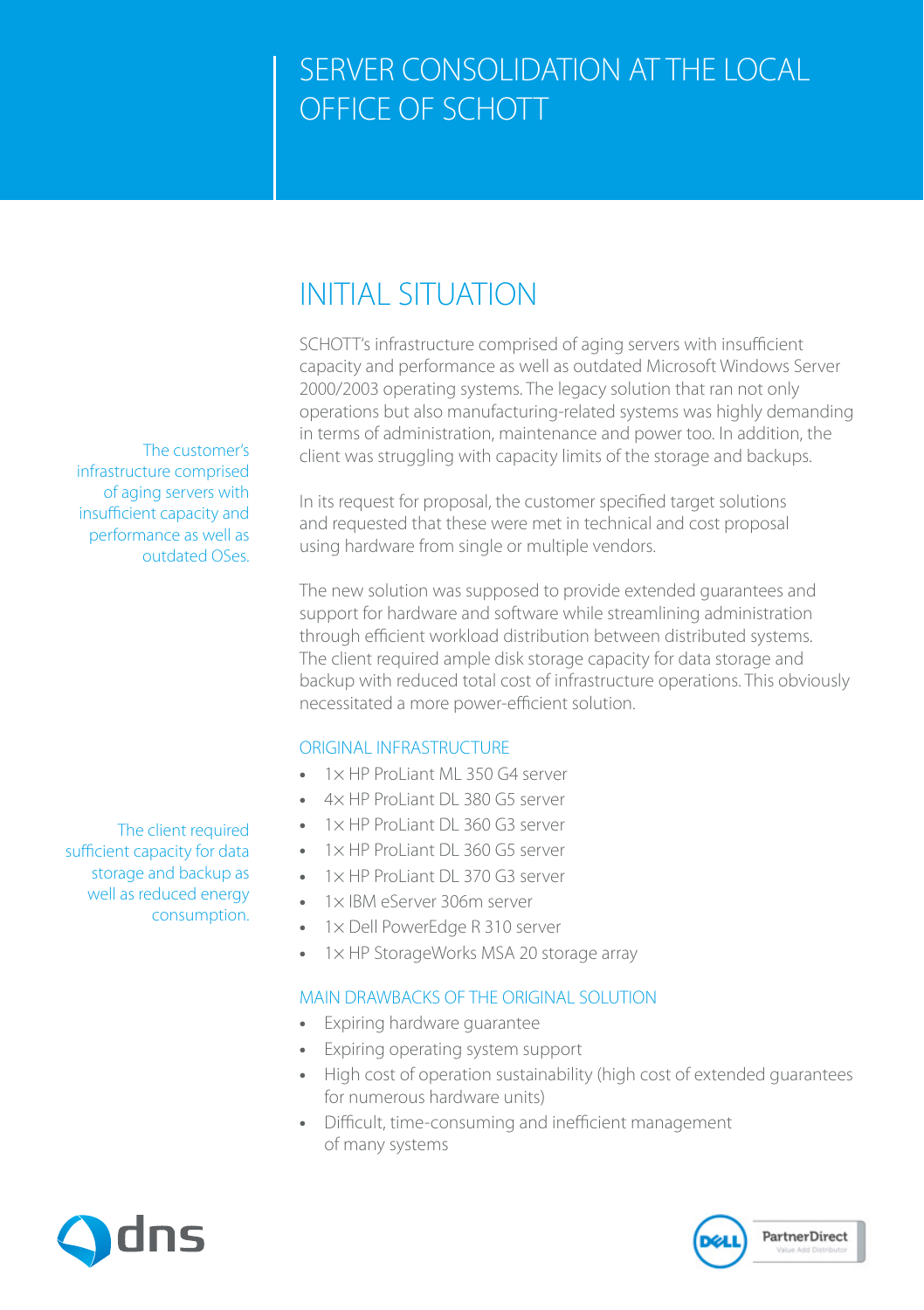- **•** Direct SCSI-cable connects between data storage units and autoloaders, non-transferable hardware
- **•** Insufficient backup capacity
- **•** Insufficient data storage capacity
- **•** High energy consumption

#### EXPECTED BENEFITS

- **•** Guarantee for another at least five-year period, supported operating systems
- **•** Sufficient disk storage capacity with a view to the future
- **•** Better server load distribution in the virtual environment
- **•** Service and communications redundancy higher availability
- **•** iSCSI connectivity
- **•** Simpler and more efficient management
- **•** More energy efficient operations and cooling
- **•** Increased backup capacity due to technology changes

### PROPOSED SOLUTION

HCV group a.s. proposed infrastructure consolidation solution using dual Dell PowerEdge R720 servers and Dell EqualLogic storage. The significant reduction in the number of servers significantly simplifies network topology and streamlines its management.

VMware vSphere Standard virtualization will ensure high availability of the proposed hardware structure. This concept was proposed to the customer as a proven solution and HCV group a.s. arranged reference visits to their other clients who have already successfully deployed this approach.

Storage capacity was increased from 12 TB to 36 TB. The scalable solution will also enable future expansion without additional reconfiguration or migration costs. LTO-3 backup technology was replaced with much faster LTO-5 in the Dell PowerVault TL2000 that uses iSCSI connectivity.



The proposed solution met the customer's expectations and with its full scalability future-proofed the infrastructure to enable further expansion without additional reconfiguration or migration costs.

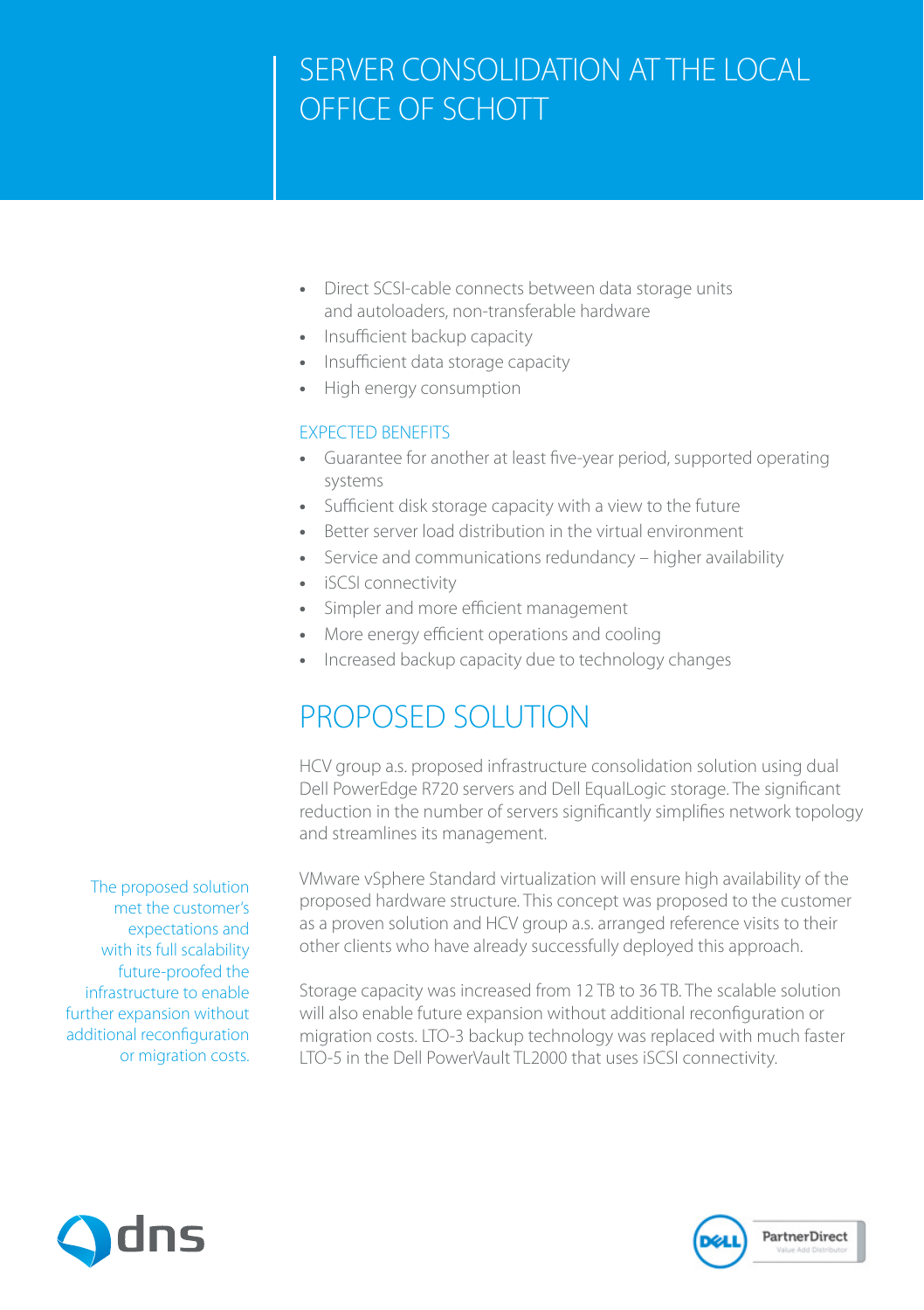### TECHNICAL SPECIFICATIONS OF KEY COMPONENTS

#### **2× Dell PowerEdge R720xd server**

- **•** Intel Xeon E5-2650 8C processor
- **•** 32 GB RAM 1333 MHz dual rank, 4× LAN
- **•** PERC H710 controller, 2× 1 TB HDD v RAID1, dual SD module for VMware
- **•** Dual HotPlug power supplies
- **•** iDrac 7 Enterprise for remote management

### **Dell PowerVault TL2000**

- **•** LTO5 technology 1.6/3.2 TB
- **•** SAS Dual Drive two backup jobs at the same time
- **•** SAS HBA card for the server

### **Dell EqualLogic PS4100E**

- 12x 3TB NearLine SAS
- **•** Redundant controller, redundant power supply

#### SCHEDULE

The installation and implementation of the new solution took six weeks. At times of physical to virtual server migration, the customer coordinated weekend switching of systems with its manufacturing.

To ensure uninterrupted data migration in full operation, Dell EqualLogic storage array was provided by Dell's value added distributor DNS, a.s.

### THE MIGRATION PROCESS

- 1. Test migration of physical servers to virtual and testing
- 2. Live migration of physical servers to virtual
- 3. Application and service testing
- 4. Backup plan set up







To ensure uninterrupted operations, the sixweek installation and implementation was carried out on weekends.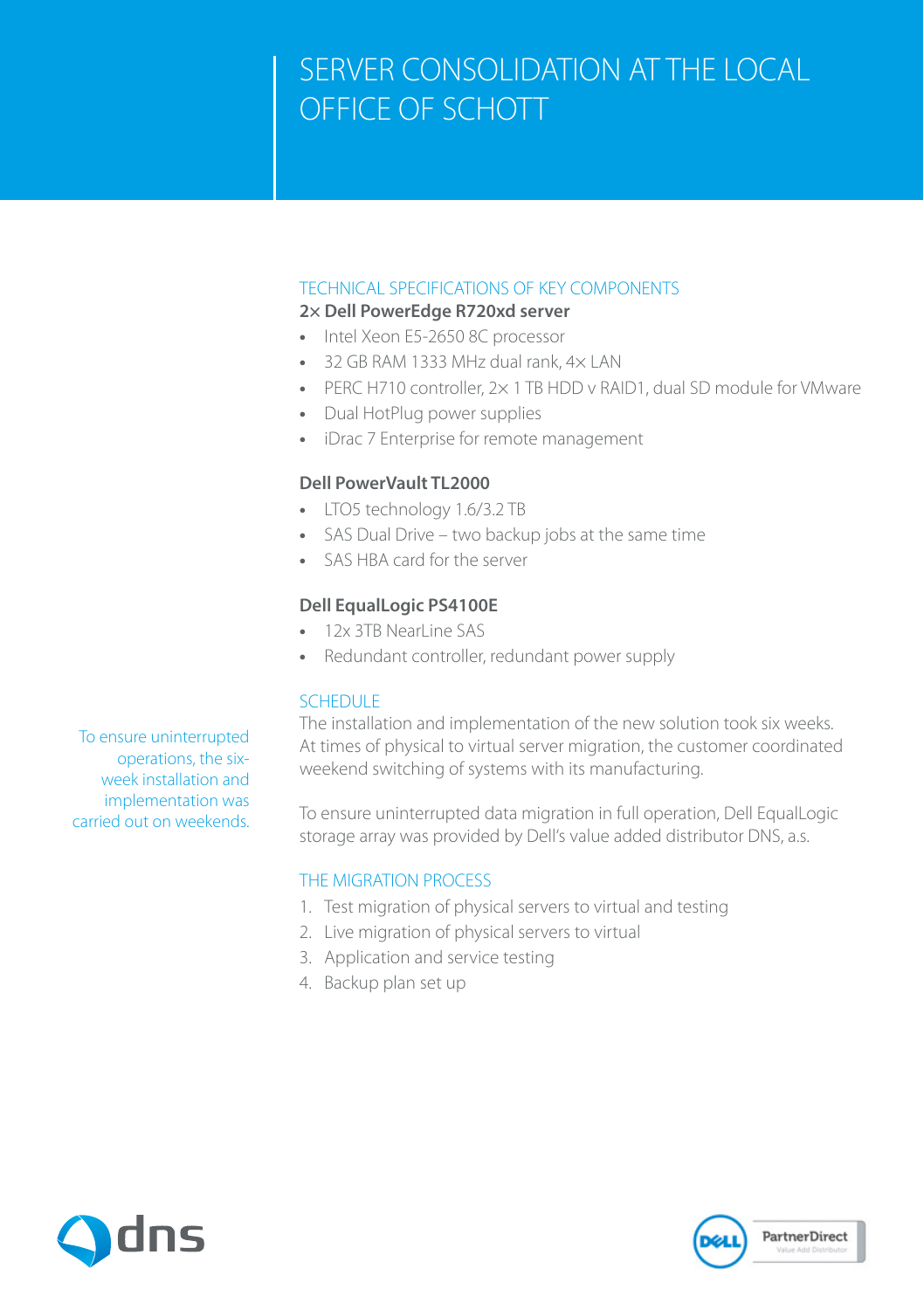### PROJECT EVALUATION

Having passed a training and preparation at the value-added distributor DNS a.s., HCV group a.s. was certified as Dell Storage Partner. DNS also provided its partner with technical training to ensure successful deployment of virtualized storage in the virtual infrastructure.

Through the server upgrade, HCV group a.s. as a supplying partner brought significant IT cost savings. Reduced administrative overhead streamlined the operations of the client's IT department while higher system and application availability supports business continuity. As a testimony of the solution's room for growth, two additional virtual servers were added just two months after the solution implementation without any addition investments.

#### MAIN SOLUTION BENEFITS

- **•** Easy scalability
- **•** Failover solution
- **•** Hardware independence
- **•** Efficient and easier administration
- **•** Simplified network topology
- **•** Faster backups and increased storage capacity
- **•** Reduced energy consumption cost savings

#### CUSTOMER STATEMENT

"We are happy with the deployed solution as the consolidation reduced the amount of installed hardware, decreasing cooling and power requirements. Redundant components and system virtualization running on uniformly managed infrastructure provided the high availability we required. System management in a single environment saves our administrators time while enabling common management of both of our sites.



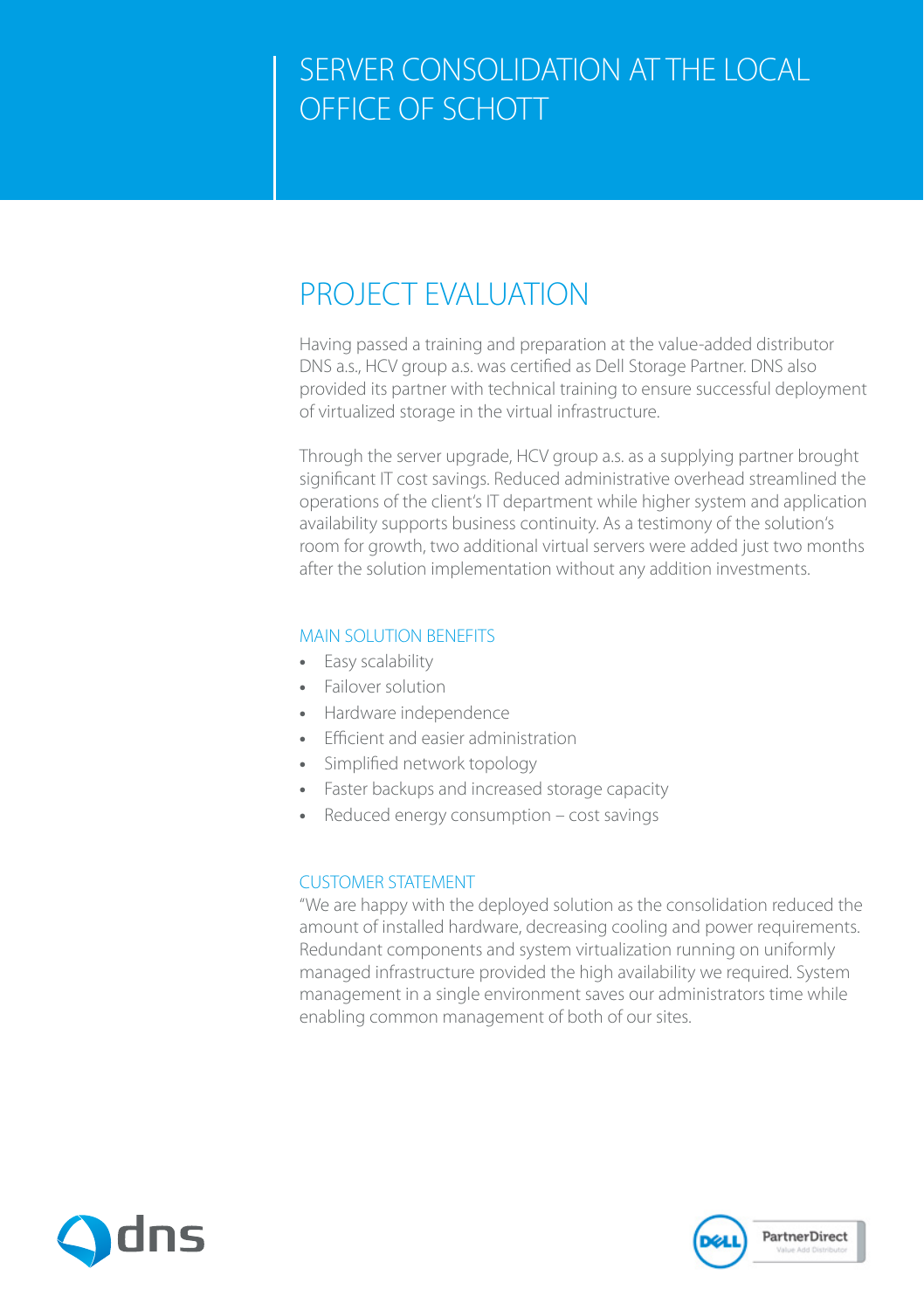The new hardware has ample capacity and performance for the deployment of additional systems without additional investments, expanding our capabilities and saving costs.

#### **This solution clearly increased the availability of systems and applications while allowing additional extensibility for the future. We can recommend it to other customers who are thinking about consolidating their servers.**

The solution design and subsequent implementation occurred as scheduled and to customer satisfaction. The solution design and subsequent implementation occurred as scheduled and to our satisfaction. The partner was well-versed in the issues of consolidation and readily familiarized with our environment; our operations or manufacturing were not limited in any way during the course of implementation."

#### **Customer's contact person:**

Ing. Libor Stolář IT Department Head libor.stolar@schott.com www.schott.com